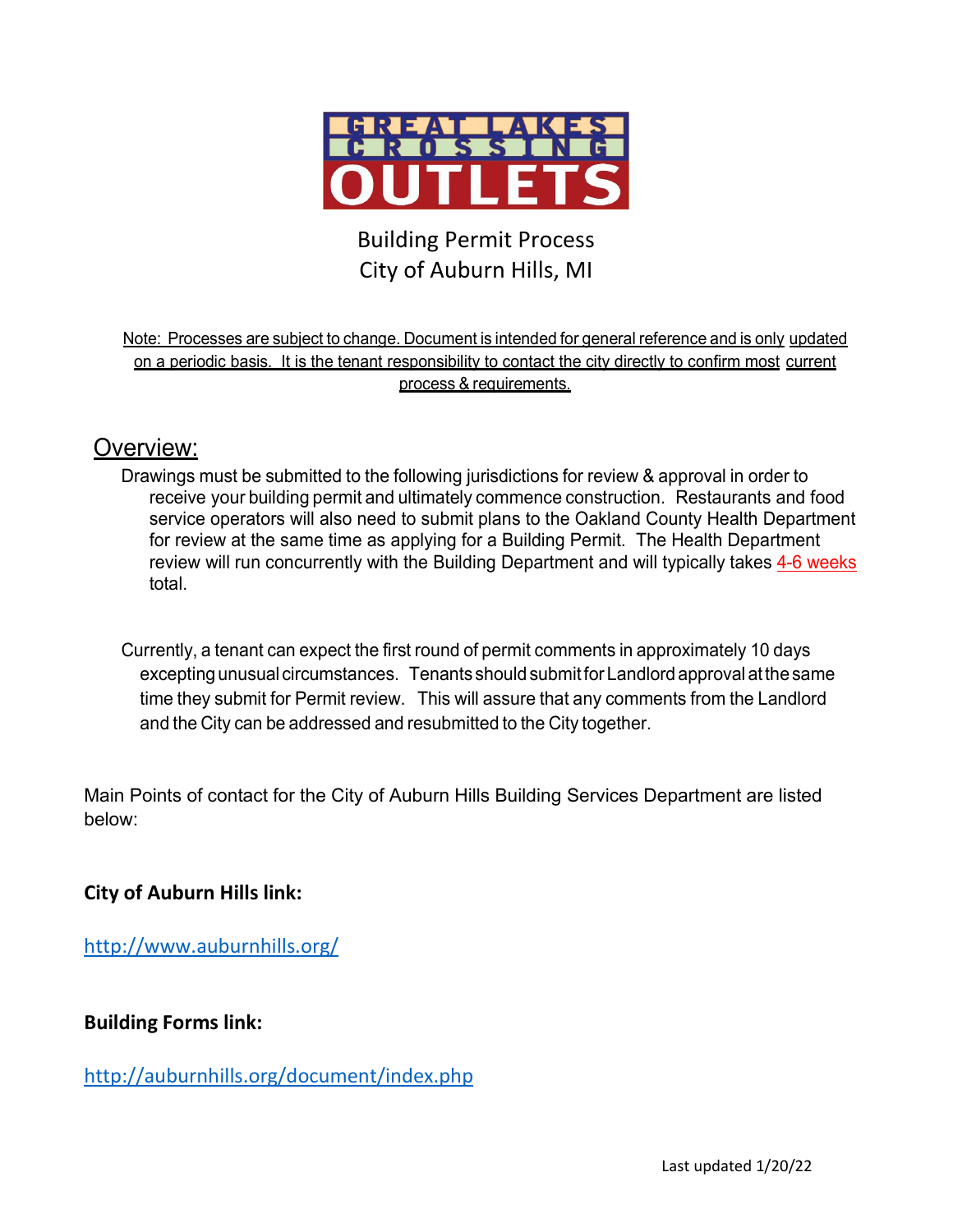## **Building Officials:**

Jeffrey A. Spencer, Building Official Phone: 248-364-6940 E-mail: [jspencer@auburnhills.org](mailto:jspencer@auburnhills.org)

Rick Oberlin, Building Inspector Phone: 248-364-6894 E-mail: [roberlin@auburnhills.org](mailto:roberlin@auburnhills.org)

Eric Langenderfer, Building Inspector Phone: 248-364-6942 E-Mail: [elangenderfer@auburnhills.org](mailto:elangenderfer@auburnhills.org)



#### **Commercial Buildings**

#### **The following items must be submitted to the building department at time of application:**

A complete and signed application

\$310.00 Application fee

3 Sets of construction drawings including, Plumbing, Electrical, and Mechanical drawings all signed and sealed by a licensed architect or engineer

A Copy of the Applicant's Drivers License

Completed Hazardous Materials Form

A Letter on your Letterhead containing the following information: name of business,

contact information, percentage of usage (office \_\_\_ %, Warehouse \_\_ %, Other \_\_ %), proposed overnight storage, number of employees, last use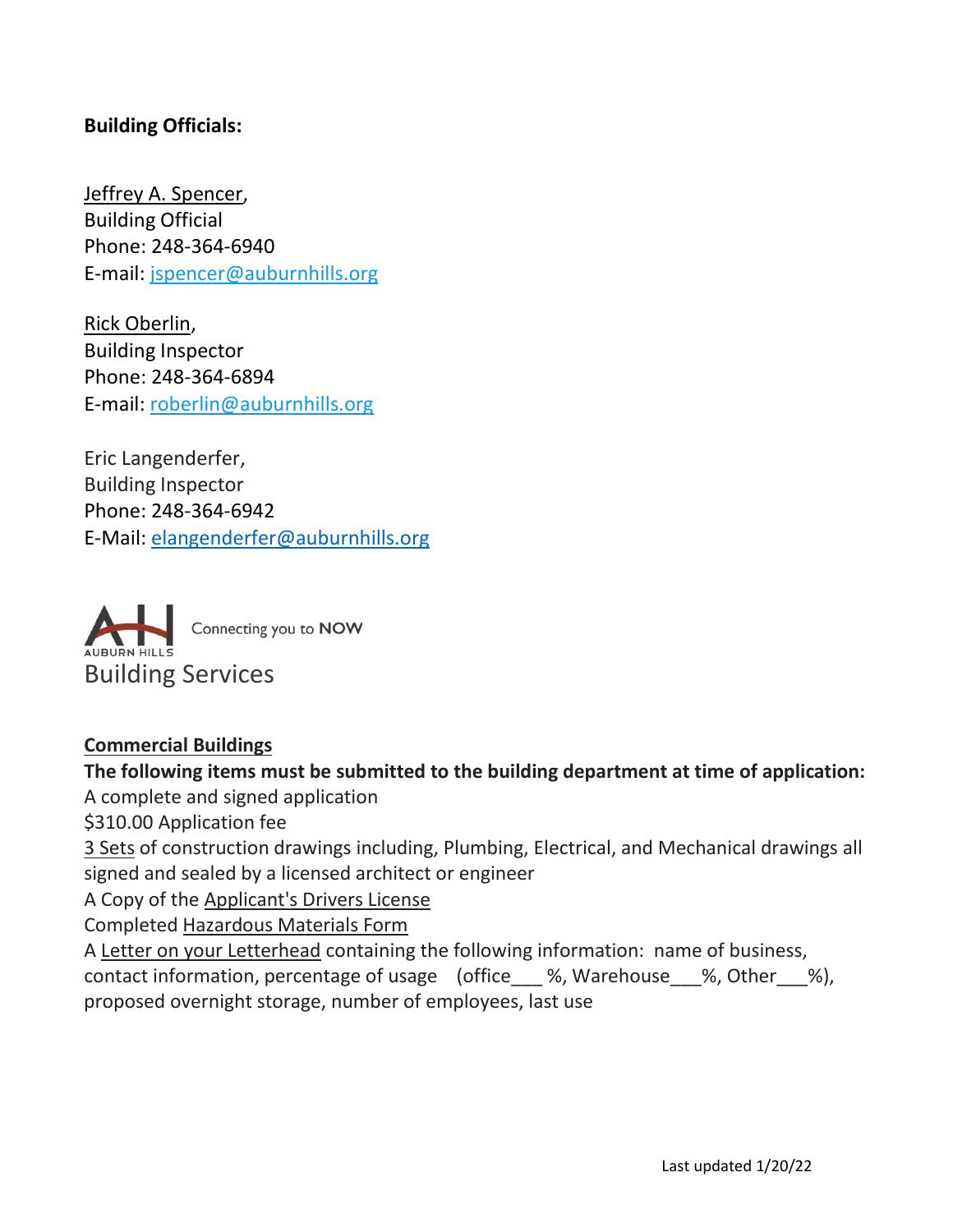#### **Construction Plan Review**

Plans must be submitted to the Community Development Department for all commercial and residential construction in Auburn Hills. For specific submittal requirements for your particular project please contact us. Residential and commercial permits take between 3 to 4 weeks to process. Electrical, Plumbing and Mechanical permits can be obtained over the counter during normal business hours.

#### **Demolition Permits**

A permit is required for the demolition of any commercial or residential building. When submitting for a permit to demolish a building, a written release from all utility companies and Oakland County Health Department for well and septic, also Department of Public Works for sewer and water, indicating that the services have been properly terminated is required. For more information, please contact the Community Development Department at 248-364-6900

#### **Electrical Permits**

Electrical permits are required for the installation of new electrical service equipment, existing service relocations, service increases, as well as fixed appliances and equipment connections. Electrical permits are based on the size of service, number of circuits, and type of installation. An electrical permit or fee information can be obtained in the Community Development Department during normal business hours.

#### **Mechanical Permits**

Mechanical permits are required for the installation or replacement of any furnace or central air conditioner, duct work installations and gas piping installations. Mechanical permit fees are based on the size of the HVAC units, number of gas outlets and type of installation. A mechanical permit and fee information can be obtained in the Building Department during regular business hours.

#### **Plumbing Permits**

A Plumbing Permit is required for the installation of any new plumbing fixture, hot water heater, water system supply lines, and any new drain waste or vent pipes. Plumbing Permit fees are based on the number of fixtures, drain lines, size of supply lines, and type of installation. Plumbing Permit and fee information can be obtained at the Community Development Department during regular business hours.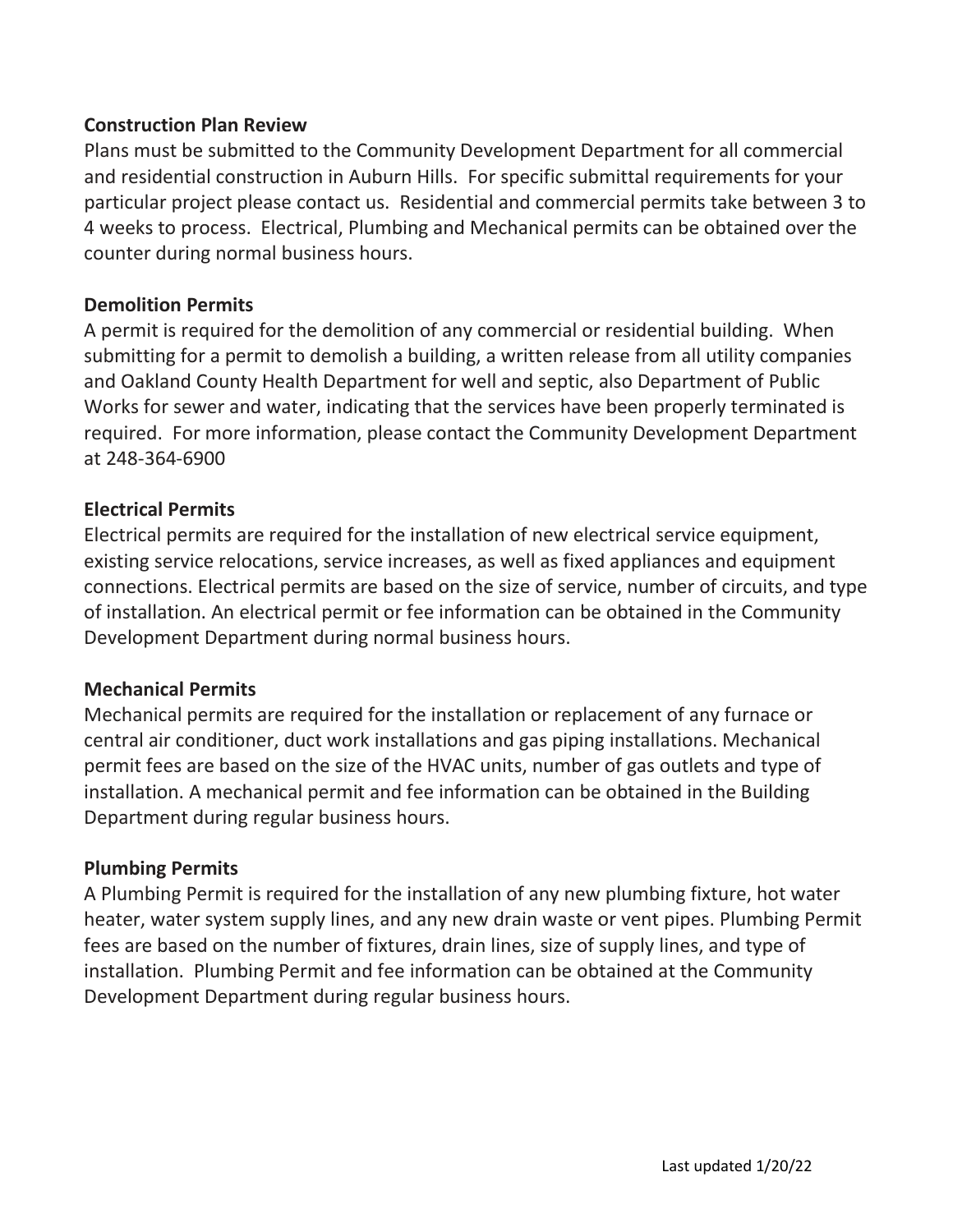## **Building Inspections**

What you need to know ...

Inspections are required after obtaining a building, electrical, plumbing or mechanical permits. There are typically eight types of building inspections required for new residential construction. They are rail and trench footing, backfill, garage and basement sand, rough, insulation and final inspections. The electrical, plumbing and mechanical permits typically require a rough and final inspection.

- There may be other types of inspections required based on the type and amount of work being done. If you have any questions, please contact the Community Development Department at 248-364-6900 before continuing with your project.
- Inspections can be obtained by calling the Community Development Department's 24-hour inspections line at 248-364-6949. Any inspections on the inspection line before 7:30 a.m. will be made that day.
- When requesting your inspection, you must have the following information (without all of this information your inspection may not be scheduled):
	- Date you want the inspection to occur
	- Type of inspection
	- Address of the job
	- The permit number
	- Name and phone number
- All inspections are done Monday through Friday.
- After an inspection has been completed, a sticker will be left on the premises indicating if the inspection was approved or disapproved.
- If you have any questions regarding an inspection please call the Community Development Department at 248-364-6900.

## **Certificate of Occupancy**

No building or portion of a building may be occupied until a Certificate of Occupancy has been issued and obtained. A Certificate of Occupancy will be issued when construction is completed with all applicable codes, and all inspections have been approved. A Certificate of Occupancy can be obtained the next business day after the last inspection has been approved. If you have any questions, please contact the Community Development Department at 248-364-6900.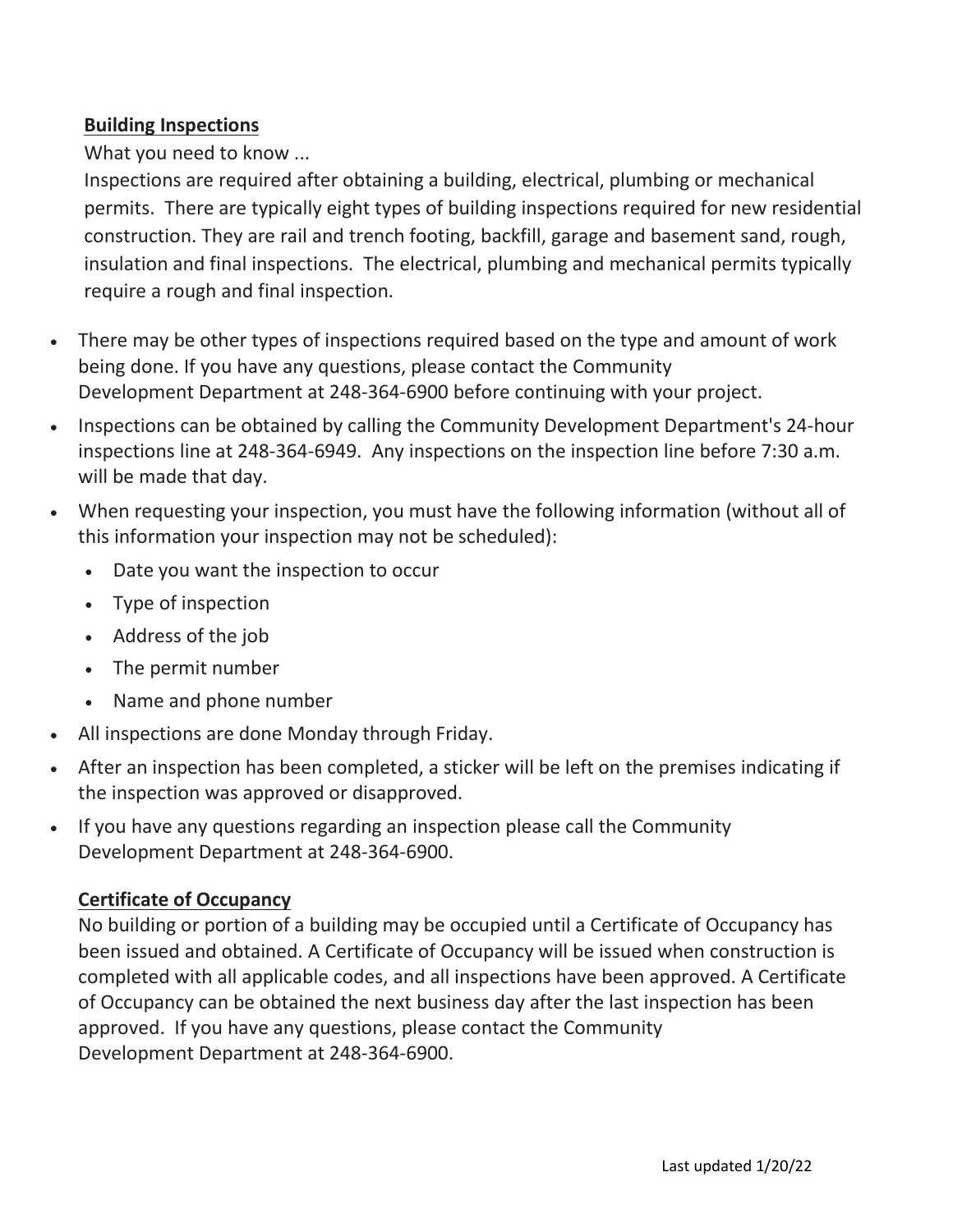

# **Who needs a license to sell food?**

A food establishment license is required in almost all instances where food is commercially handled or served to the general public. Even the giving of food to the general public is included. The Michigan Food Law of 2000 requires the licensing of any person or firm that processes, packs, cans, preserves, freezes, fabricates, stores, prepares, serves, sells, or offers food for sale[. Some businesses are exempt:](https://www.michigan.gov/mdard/0,4610,7-125-1569_16958_16974-11877--,00.html) for those selling low-risk items, such as prepackaged foods, exemptions may apply.

Contact the [Michigan Department of Agriculture & Rural Development](https://www.michigan.gov/mdard/0,4610,7-125-2762---,00.html) if you primarily sell, store, or manufacture food. Examples of such establishments include:

- Retail grocery store, convenience store, party store
- Bakery, fish market, butcher shop, candy store, produce market
- Food warehouse, distribution center, transfer station, public cold storage facility
- Dairy processing / manufacturing
	- o bottled milk
	- o cheese
	- o butter
	- o yogurt
- Large or small food processing plant including:
	- o Ice, water, juice or soft drink plant
	- o Winery, brewery, or distillery
	- o Egg grading & packing plant
	- o Fruit & vegetable repacking operation, or brining station
	- o Flour mill or cereal plant
	- o Cider mill, maple syrup or honey house
	- o Food salvage or reclamation center
- State or county fair concession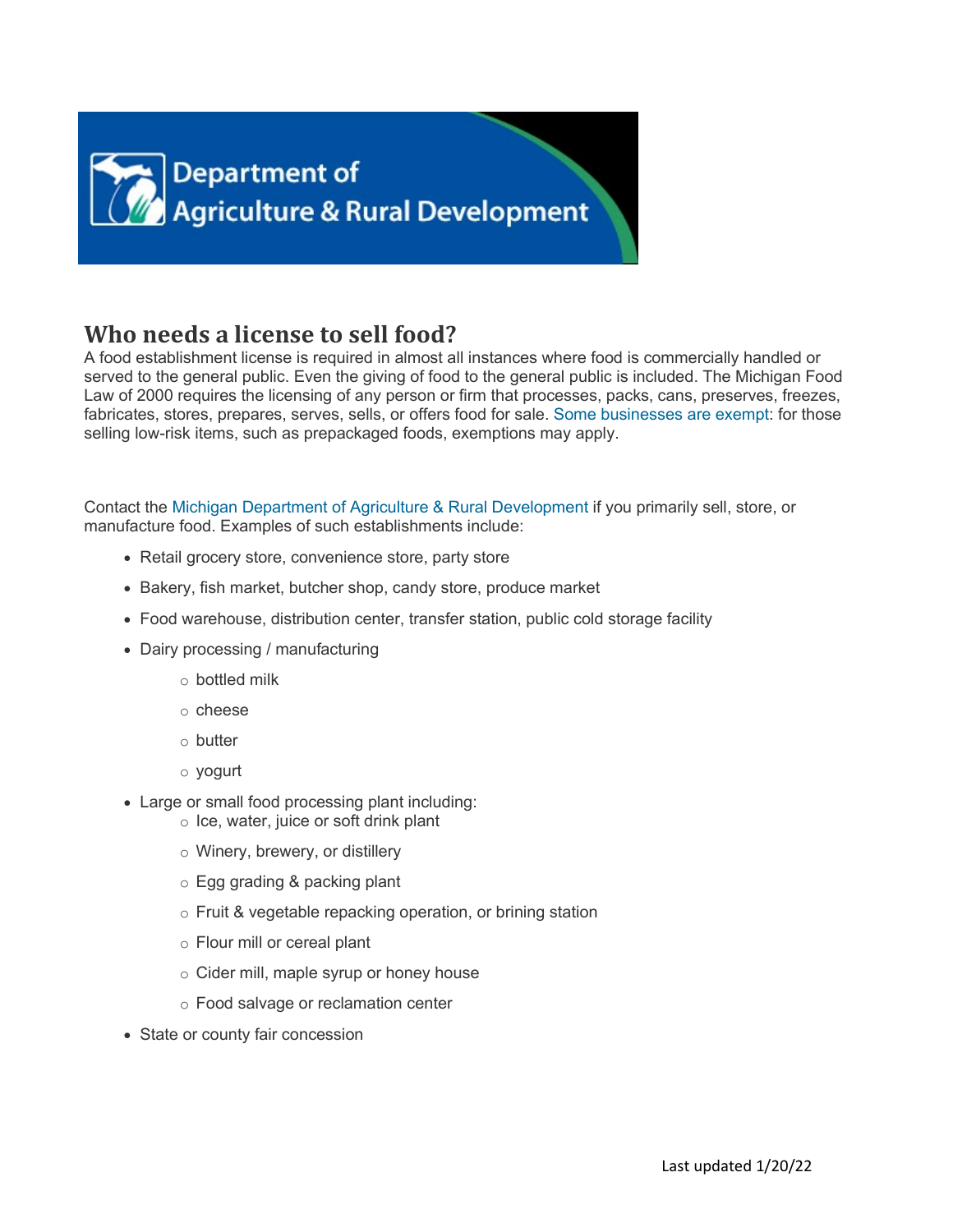## **Local Health Department**

Contact your Local Health Department if you primarily serve food that can be immediately consumed, or operate a:

- Restaurant, cafeteria, grill, cafe, delicatessen
- Bar, brewpub, tavern, or nightclub
- Rental hall, theater, commissary, catering kitchen
- Donut shop, lunch counter, sandwich shop, soda fountain, coffee shop
- Catering truck
- Temporary food service stand at a festival, event, or flea market
- Vending machine
- Special transitory food unit

## **Food Establishment Licensing Step-by-Step Guide**

- 1. [Determine which agency licenses the food establishment.](http://www.michigan.gov/mdard/0,4610,7-125-1569_16958_16974-11873--,00.html) If the food establishment in question falls directly under Michigan Department of Agriculture & Rural Development (MDARD) jurisdiction, continue with the rest of these steps.
- 2.Before construction on the food establishment begins (when applicable) make sure to check local zoning ordinances to ensure local regulations allow for such an establishment.
- 3.Acquaint yourself with the
	- [Michigan Food Law of 2000](http://www.legislature.mi.gov/(S(ngnjo10bxj0cxqiogeqrcst1))/mileg.aspx?page=GetObject&objectname=mcl-act-92-of-2000)
	- [Consumer Pricing and Advertising Regulation](http://www.michiganlegislature.org/mileg.asp?page=getObject&objName=mcl-Act-449-of-1976&queryid=1993326&highlight=)
	- [Weights and Measures Act](http://www.michiganlegislature.org/mileg.asp?page=getObject&objName=mcl-Act-283-of-1964&queryid=1993309&highlight=)

In addition, one or more of the following regulations may be applicable to your specific establishment plan:

- [Manufacturing, Packing or Holding Human Food](http://www.michigan.gov/documents/MDA_cfr110_10316_7.pdf)
- [Thermally Processed Low-Acid Foods Packaged in Hermetically Sealed Containers](http://www.michigan.gov/documents/MDA_cfr113_10318_7.pdf)
- [Acidified Foods](http://www.michigan.gov/documents/MDA_cfr114_10319_7.pdf)
- [Fish and Fishery Products](http://www.michigan.gov/documents/MDA_cfr123_10321_7.pdf)
- [Processing and Bottling of Bottled Drinking Water](http://www.michigan.gov/documents/MDA_cfr129_10322_7.pdf)
- [Michigan Smoked Fish Regulation](https://dtmb.state.mi.us/ORRDocs/AdminCode/202_10189_AdminCode.pdf)
- 4. Contact the Michigan Department of Agriculture & Rural Development to set up a free plan review by mail or phone as shown below.
- 5.Go to the [Plan Review Resources webpage.](https://www.michigan.gov/mdard/0,4610,7-125-50772_45851_45853-59764--,00.html) Fill out a **Plan Review Worksheet** and **Plan Review Application**. Be sure to review the **plan submission instructions** and **manual**.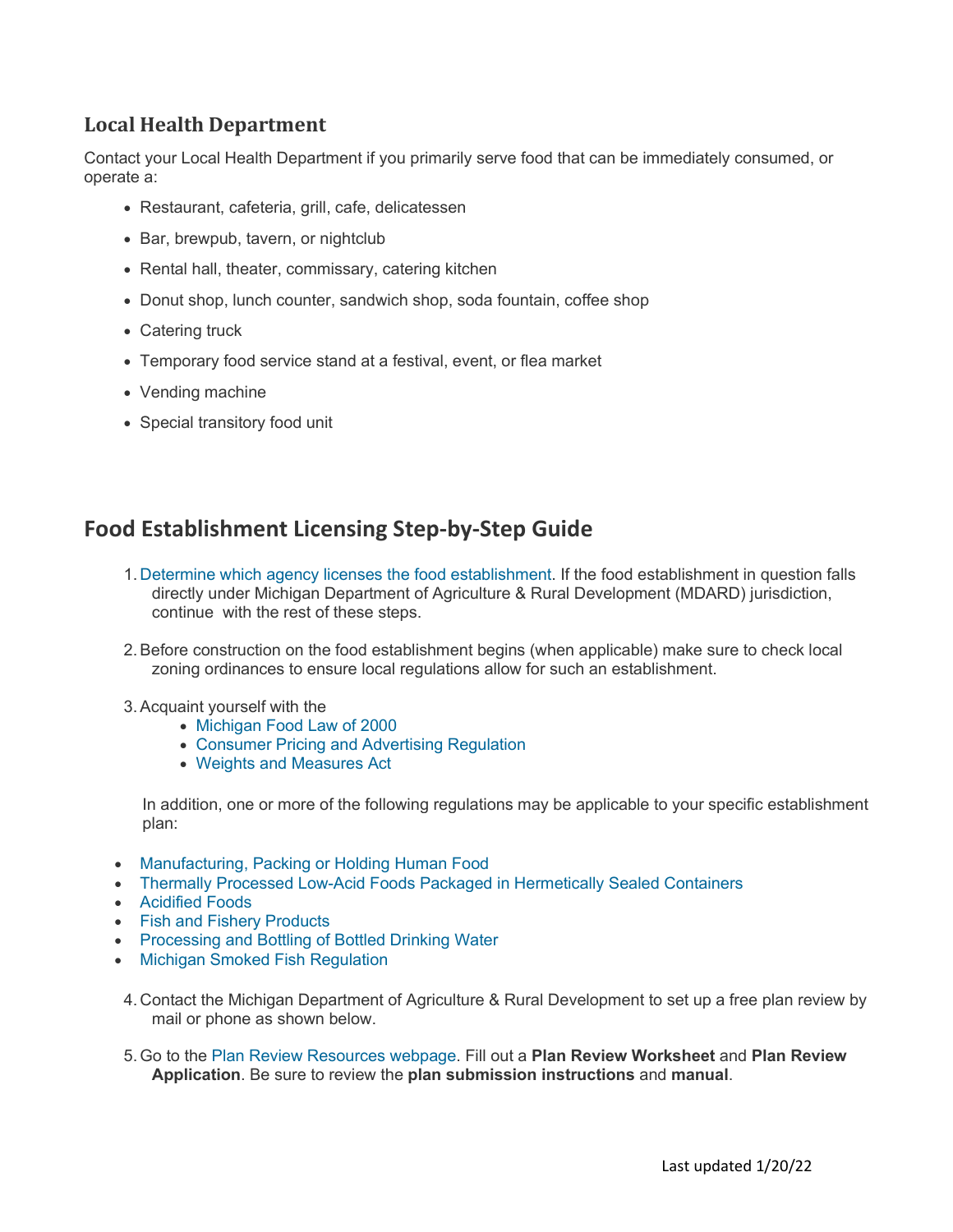6.Once plans have been reviewed and approved, and construction is complete, contact MDARD & Rural Development by mail or phone as shown below, to set up a final inspection. At this point you should also fill out the [Food Establishment Licensing Application.](https://www.michigan.gov/mdard/0,4610,7-125-1569_16958_16974-51722--,00.html)

For questions or further information mail or phone:

Michigan Department of Agriculture & Rural Development Food and Dairy Division PO Box 30017 Lansing, MI 48909 1-800-292-3939

Apply online for a food license:

<https://aca3.accela.com/mdard/>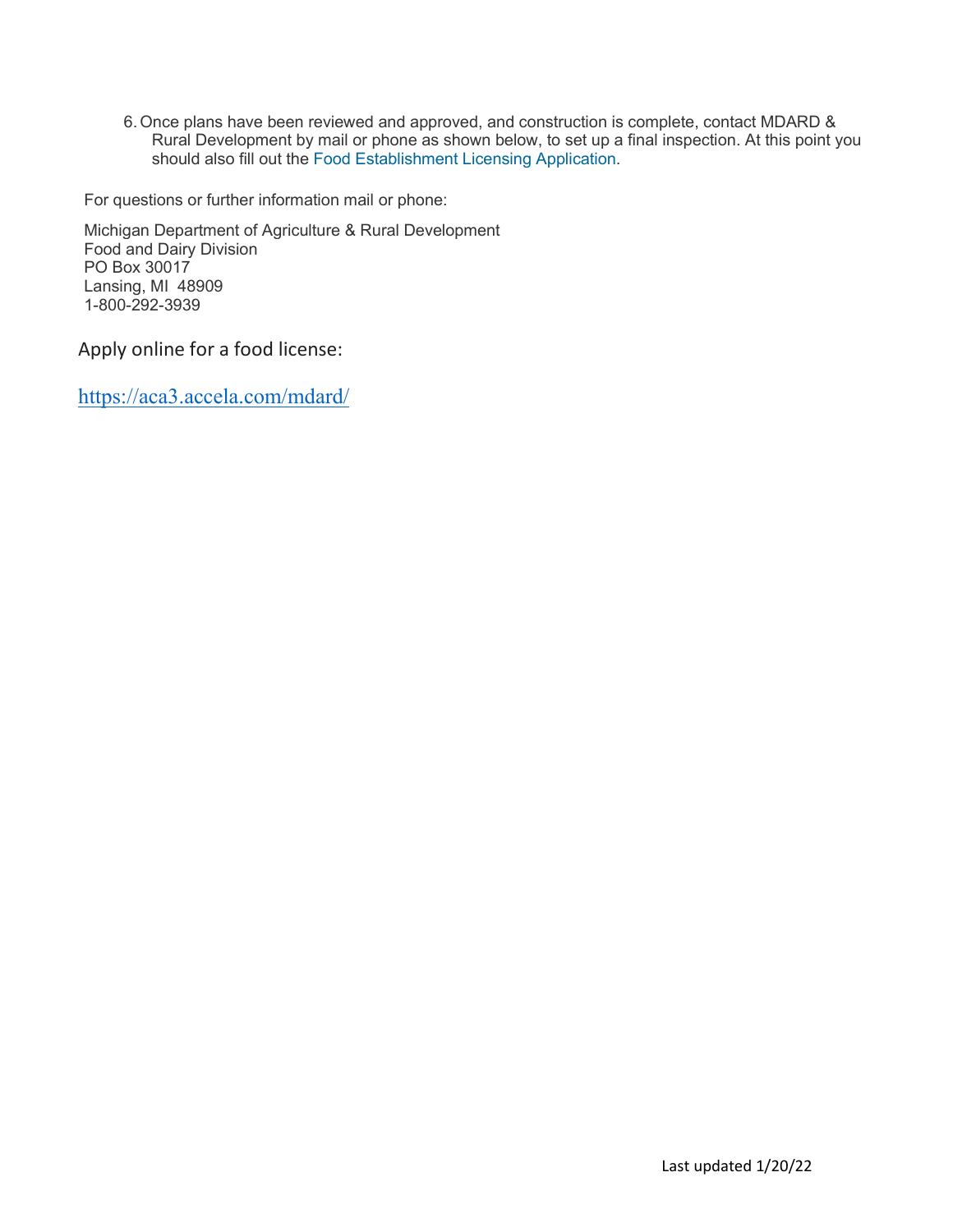

# **Oakland County Health Department**

All food use permits must also submit an application and plans for review to the Oakland County Health Department. Plans and application must be submitted at the same time as applying for a Building Permit.

# **Fixed Food Establishment Plan Submission Instructions**

Congratulations! You are proposing to build or remodel a food establishment in Michigan. Please submit your plan review package to the local health department (food service) or Michigan Department of Agriculture and Rural Development (MDARD) (retail food). All of the following items must be completed and compiled into a single package or the plan review may be delayed as additional material is requested.

#### **1. Plan review application and any necessary plan review fees.**

Mandatory plan review is required for all food service establishments, special transitory food units that are predominately food service and any other establishment inspected by a **Local Health Department (LHD)**. Contact your area LHD for the applicable plan review fee as they vary by jurisdiction. MDARD inspected establishments (retail food) require a \$197 mandatory plan review for retail food establishments with deli and seating, retail grocery with food service and special transitory food units that are predominately retail or wholesale. Most other plan reviews are voluntary and done at no charge. MDARD encourages **all** operators to submit remodeling or construction plans for review.

#### **2. Completed Plan Review Worksheet**

Application, worksheet and guidance manual copies are available from any LHD or at: http://www.michigan.gov/mdard. Search: Plan Review.

#### **3. Menu**

If your facility does not have a formal, set menu (e.g., school with a rotating menu) submit representative sample menus or a list of foods offered for sale or service.

#### **4. Standard Operating Procedures (SOPs)**

SOPs appropriate to your operation shall be submitted prior to opening. See the Standard Operating Procedures Manual guidance document that is available from any LHD or at: http://www.michigan.gov/mdard. Search: Plan Review.

#### **5. Certified Manager Documentation**

Most food establishments will be required to employee at least one (1) full time certified manager employee who is certified under the American National Standards Institute accredited certification program (Food Law 2000, as amended, Section 289.2129). Documentation that verifies they meet the certified manager requirements prior to establishment opening will be required.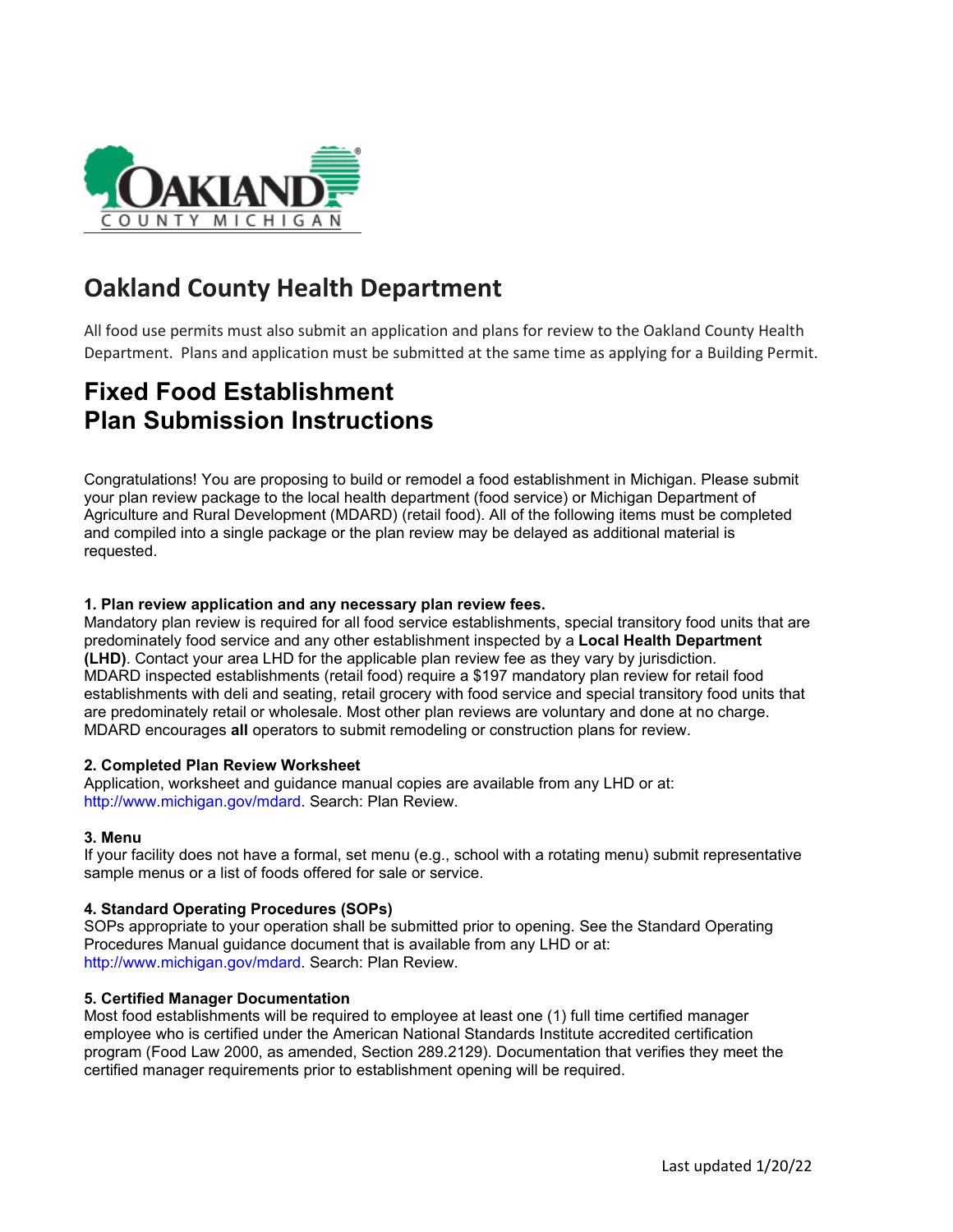**6. One complete set of plans.** Provide scaled plans (1/4" per foot is a normal, easy to read scale). Show:

- $\square$  Proposed layout, with equipment identified.
- o Label sinks and prep tables with their intended use.
- $\circ$  Include construction materials of such items as custom cabinets and any other built-in items.

Mechanical plan (e.g., cooking ventilation systems: including hood, duct and exhaust fans).

 Plumbing plan (e.g., sinks for handwashing, food preparation and dishwashing, dishmachines, hot and cold water outlets, hot water equipment, water heater, sewer drains, grease traps and floor drains/sinks).

 $\square$  Lighting plan, indicating which lights are shielded.

 $\square$  Site Plan, including:

- o Details of outside garbage storage area and containers, as well as exterior storage areas.
- o On-site water well and sewage disposal system data

#### **7. Specifications**

 $\Box$  Include manufacturer's specifications for each piece of equipment. Minimum information for each piece of equipment includes the following (note: the manufacturer's specification or "cut" sheet typically provides most of this information):

- o Type
- o Manufacturer
- o Model number
- o Dimensions
- o Performance capacity

 $\circ$  Indicate how equipment will be installed (e.g., on leg or wheels, fixed or flexible utility connections)

 $\circ$  Indicate which items are used equipment and what equipment is NSF approved or equivalent.

o Sanitation Standard Operating Procedures (SSOPs): Include any available cleaning and maintenance instructions for food processing, cutting and grinding equipment.

# **Food Establishment**

# **Plan Review Process**

Operational Approval

Make appointment for pre-opening inspection as required by the regulatory agency. SOP's must be submitted and reviewed prior to opening.

When requested, complete and submit air balance test report, plus the mechanical department's approval of ventilation system.

Applicant applies for license 30 days prior to opening.

Approved plans kept on-site during construction.

Revisions to approved plans must be submitted in writing and approved.